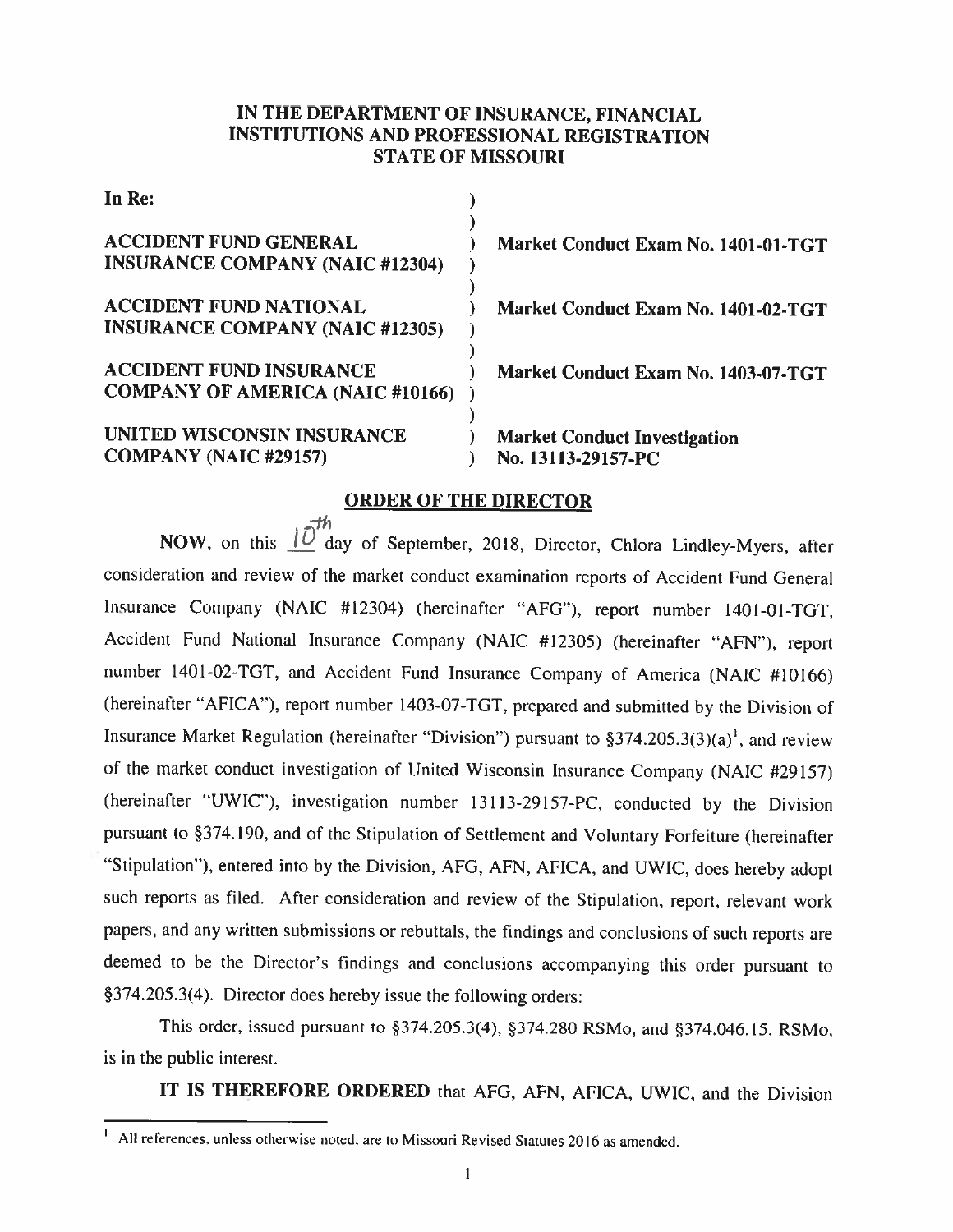having agreed to the Stipulation, the Director does hereby approve and agree to the Stipulation.

IT IS FURTHER ORDERED that AFG, AFN, AFICA, and UWIC shall not engage in any of the violations of law and regulations set forth in the Stipulation. shall implement procedures to <sup>p</sup>lace each in full compliance with the requirements in the Stipulation and the statutes and regulations of the State of Missouri, and to maintain those corrective actions at all times, and shall fully comply with all terms of the Stipulation.

IT IS FURTHER ORDERED that AFG shall pay, and the Department of Insurance, Financial Institutions and Professional Registration. State of Missouri, shall accept. the Voluntary Forfeiture of S5,000.00 payable to the Missouri State School Fund.

IT IS FURTHER ORDERED that AFN shall pay. and the Department of Insurance, Financial Institutions and Professional Registration. State of Missouri. shall accept. the Voluntary Forfeiture of S5,000.00 payable to the Missouri State School Fund.

IT IS FURTHER ORDERED that AFICA shall pay, and the Department of Insurance, Financial Institutions and Professional Registration, State of Missouri, shall accept. the Voluntary Forfeiture of 85,000.00 payable to the Missouri State School Fund.

IT IS FURTHER ORDERED that UWIC shall pay, and the Department of Insurance, Financial Institutions and Professional Registration, State of Missouri, shall accept, the Voluntary Forfeiture of S5,000.0O payable to the Missouri State School Fund.

# IT IS SO ORDERED.

office in Jefferson City, Missouri, this  $\frac{16}{3}$  day of September, 2018 IN WITNESS WHEREOF, I have hereunto set my hand and affixed the seal of my



ገ ra Lundley

Chlora Lindley-Myers **Director**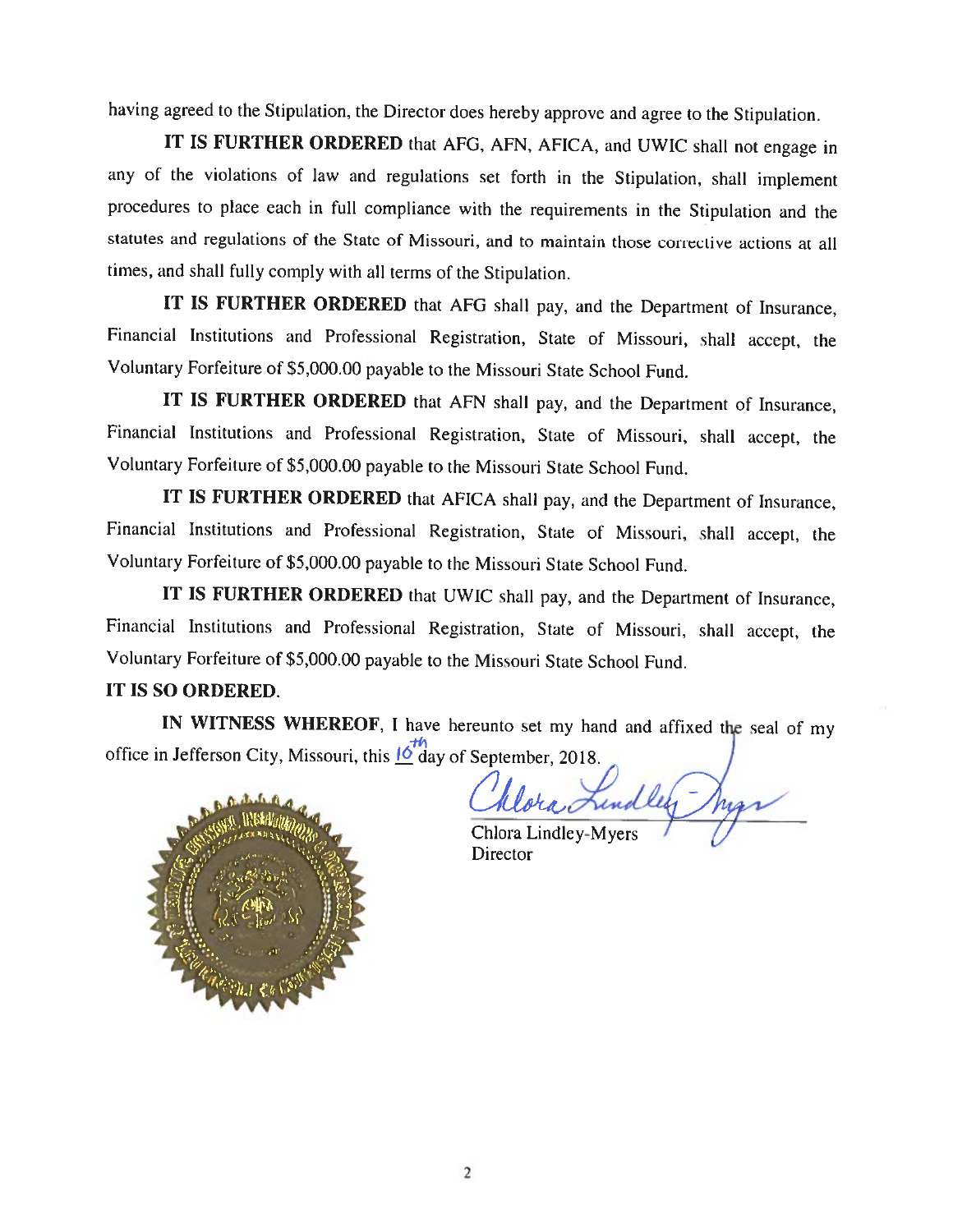## IN THE DEPARTMENT OF INSURANCE, FINANCIAL INSTITUTIONS AND PROFESSIONAL REGISTRATION STATE OF MISSOURi

| In Re:                                                                    |                                                           |
|---------------------------------------------------------------------------|-----------------------------------------------------------|
| <b>ACCIDENT FUND GENERAL</b><br><b>INSURANCE COMPANY (NAIC #12304)</b>    | Market Conduct Exam No. 1401-01-TGT                       |
| <b>ACCIDENT FUND NATIONAL</b><br><b>INSURANCE COMPANY (NAIC #12305)</b>   | Market Conduct Exam No. 1401-02-TGT                       |
| <b>ACCIDENT FUND INSURANCE</b><br><b>COMPANY OF AMERICA (NAIC #10166)</b> | Market Conduct Exam No. 1403-07-TGT                       |
| UNITED WISCONSIN INSURANCE<br><b>COMPANY (NAIC #29157)</b>                | <b>Market Conduct Investigation</b><br>No. 13113-29157-PC |

#### STIPULATION OF SETTLEMENT AND VOLUNTARY FORFEITURE

It is hereby stipulated and agreed by the Division of Insurance Market Regulation (hereinafter "the Division"), and Accident Fund General Insurance Company (NAIC #12304) (hereinafter "AFG"). Accident Fund National Insurance Company (NAIC #12305) (hereinafter "AFN"), Accident Fund Insurance Company of America (NAIC #10166) (hereinafter "AFICA"), and United Wisconsin Insurance Company (NAIC #29157) (hereinafter "UWIC"), as follows:

WHEREAS, the Division is <sup>a</sup> unit of the Missouri Department of Insurance, Financial Institutions and Professional Registration (hereinafter, "the Department"). an agency of the State of Missouri, created and established for administering and enforcing all laws in relation to insurance companies doing business in the State in Missouri;

WHEREAS, AFO, AFN, AFICA, and UWIC have been granted certificates of authority to transact the business of insurance in the State of Missouri;

WHEREAS, the Division conducted Market Conduct Examinations of AFG, AFN. and AFICA and prepared repor<sup>t</sup> numbers 1401-01-TOT. 1401-02-TGT, and 1403-07-TGT. and <sup>a</sup> Market Conduct Investigation of UWIC and prepared investigation findings 13113-29157-PC;

WHEREAS, based on the Market Conduct Examination of AFG. the Division alleges:

I. In three instances. AFG failed to include officer's payroll in the final audit in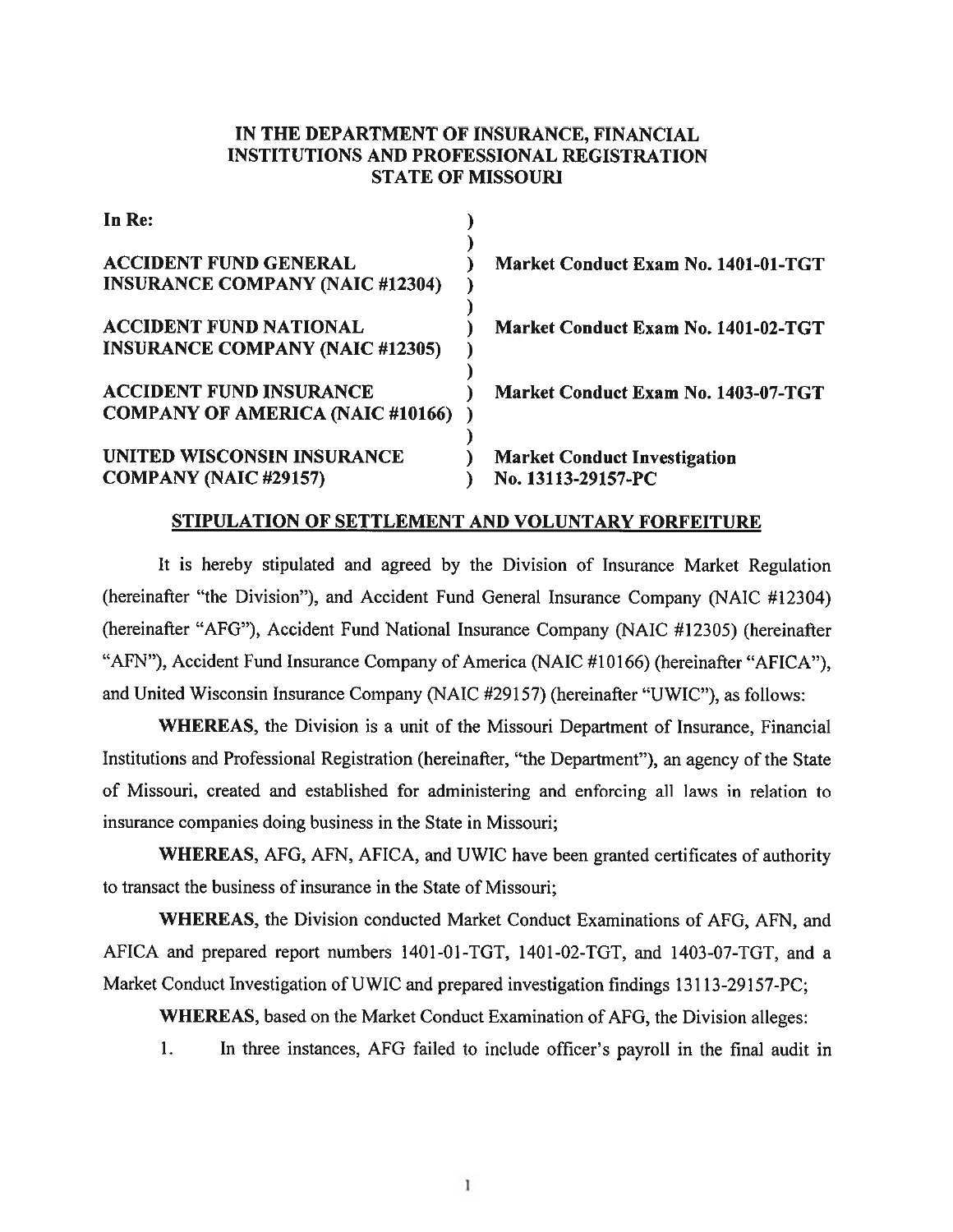violation of  $$287.955.3<sup>1</sup>$ .

2. In three instances, AFG failed to complete and bill the audit and return premiums within 120 days of policy expiration/cancellation in violation of  $\S 287.955.1$ ,  $\S 287.310.10$  and 20 CSR 500-6.500 (2) (A).

3. In seven instances. AFG failed to apply the Second Injury Fund ("SIF") rate to the correct premium in violation of §287.715 and §287.310.9.

4. In four instances. AFG failed to correctly calculate the Administrative Surcharge ("AS") in violation of §287.716.2 and §287.310.9.

5. In five instances. AFG failed to collect the AS at the same time as premium in violation of §287.717.1.

6. AFG issued both participating and non-participating policies in violation of §287.932.1 and 20 CSR 500-6.100 (8).

7. In two instances, AFG utilized unfiled deductible credit percentages in violation of §287.947.1 and 20 CSR 500-6.950 (7).

8. In seven instances, AFG failed to maintain evidence in the file justifying the reduction in the Schedule Modification Credit in violation of §287.950.2 and 20 CSR 500-4.100 (7) (D).

9. In four instances, AFO failed to apply 10% of the officer's payroll in Class Code 8810 in violation of §287.955.3.

10. In 12 instances, AFG attached an incorrect premium discount rate endorsement to policies in violation of §287.955.1, §287.310.1 and 20 CSR 500-6.100 (1).

11. In eight instances. AFO failed to send <sup>a</sup> notice to the insured stating that the Schedule Modification Credit Factor had been reduced for the renewal policy period in violation of379.888.3 and 20 CSR 500-4.100 (7) (D) 2.

12. In three instances. AFG failed to attach an endorsement to the policy excluding <sup>a</sup> member of an LLC from workers compensation coverage in violation of §287.037.

13. In one instance. AFG failed to maintain the application and NCCI Missouri Contractors Classification Adjustment Program Credit Worksheet in violation of §287.937.2, §287.955 and 20 CSR 100-8.040 (3) (A).

14. In three instances, AFG utilized <sup>a</sup> Terrorism rate not on file with the Department in

<sup>&</sup>lt;sup>1</sup> All references, unless otherwise noted, are to Missouri Revised Statutes 2016, as amended.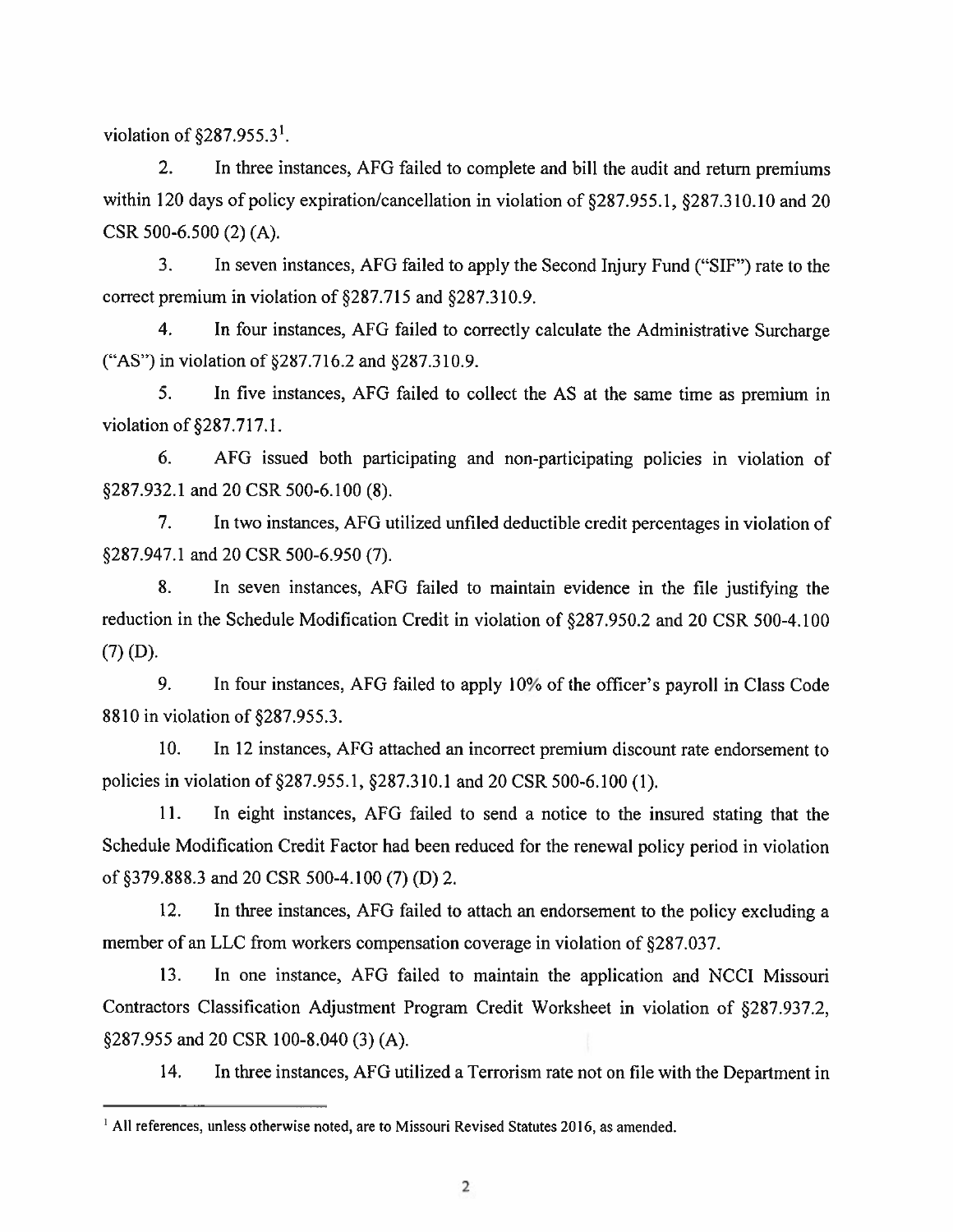violation of  $\S 287.947.1$  and 20 CSR 500-6.950 (7).

15. In seven instances. AFG failed to file the 1.25 rate applied to payroll for insured that failed to cooperate with the final audit process in violation of §287.947.1 and 20 CSR 500- 6.950 (7).

16. In one instance, AFG failed to apply the correct officer payroll limit at audit in violation of  $§287.955.3$ .

17. In one instance, AFO failed to verify at audit information reported to the NCCI on <sup>a</sup> credit worksheet was accurate in violation of §287.955.3.

18. In 10 instances. AFG failed to send notification to the insured on an approved form that they might be eligible for a premium adjustment credit in violation of §287.955.3.

19. In <sup>31</sup> instances. AFG waived the final audit and failed to base final premium on actual payroll in violation of  $§287.955.2$ .

20. In two instances, AFO moved an insured to an affiliated insurer which move was not justified by claims experience or other schedule rating factors and resulted in <sup>a</sup> premium increase in violation of  $\S 379.889$  and 20 CSR 500-4.100 (7) (C).

21. In one instance, AFG excluded an officer from workers compensation coverage in violation of  $§287.955.3$ .

22. In one instance. AFG sent an automated "notice of credit" when an outstanding premium balance was actually due implicating the provisions of §375.936 (6) (a).

23. In one instance, AFO failed to attach the Missouri Contracting Classification Premium Endorsement to the policy in violation of §287.955.3.

24. In one instance, AFG utilized <sup>a</sup> waiver of the right to recover rate that was not on file with the Department in violation of  $\S 287.947.1$  and 20 CSR 500-6.950 (7).

25. In one instance, AFG added <sup>a</sup> higher rated classification code at audit then permitted by the NCCI manual in violation of §287.955.1.

WHEREAS, based on the Market Conduct Examination of AFN, the Division alleges:

1. In three instances, AFN failed to include officers' payroll in violation of §287.020.1 and §287.955.3.

2. In two instances, AFN failed to attach the exclusion endorsement for members of an LLC in violation of §287.037.

3. In 39 instances, AFN failed to apply the Second Injury Fund rate to correct premium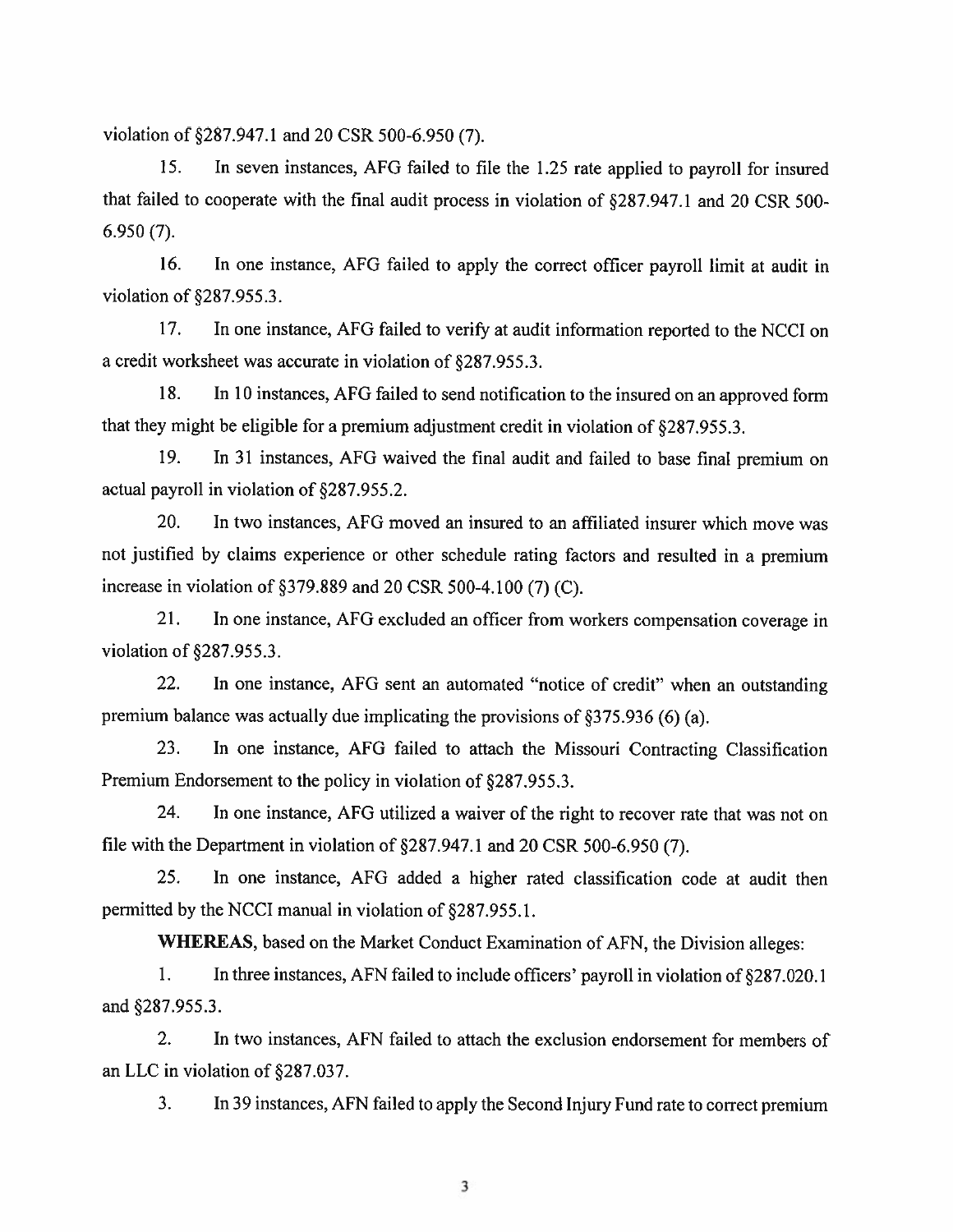in violation of  $\S 287.715.1$  and  $\S 287.310.9$ .

4. AFN issued both participating and non-participating policies in violation of §287.932.1 and 20 CSR 500-6.100 (8).

5. In two instances. AFN failed to retain an NCCI MOCCPAP Credit Letter in the underwriting file in violation of  $\S 287.937.2$  and 20 CSR 100-8.040 (3) (A).

6. In 28 instances, AFN changed schedule rating credits/debits at renewal without documenting the basis for the changes in violation of §287.950.2 and <sup>20</sup> CSR 500-4.100 (7) (D).

7. In three instances, AFN failed to apply 10% of officer payroll to Class Code 8810 in violation of  $\S287.955.3$ .

8. In one instances, AFN failed to apply the correct experience modification factor to premium in violation of §287,955.1.

9. In 13 instances. AFN failed to send notice on the approved form that the policyholder was eligible for <sup>a</sup> MOCCPAP premium adjustment credit in violation of §287.955.3.

10. In one instance, AFN applied MOCCPAP credit from <sup>a</sup> prior policy in violation of §287.955.3.

11. In 33 instances. AFN waived final audits and failed to base final premiums on actual payroll in violation of §287.955.3.

12. In three instances, AFN moved an insured to an affiliated insurer resulting in premium increases that were not justified by claims experience or other schedule rating factors in violation of §379.889 and 20 CSR 500-4.100 (7) C.

13. In six instances, AFN failed to collect the Administrative Surcharge at the same time as premium in violation of §287.717.1.

14. In four instances, AFN failed to apply the correct deductible credit rate to policy premium in violation of §287.955.3.

15. In 33 instances. AFN failed to complete and bill audits and return premiums within 120 days of policy expiration or cancellation in violation of §287.955.1, §287.310.10 and 20 CSR 500-6.500 (2) (A).

WHEREAS, based on the Market Conduct Examination of AFICA. the Division alleges:

1. In <sup>30</sup> instances. AFICA failed to apply the Second Injury Fund rate to correct premium in violation of §287.715 and §287.310.9.

2. AFICA issued both participating and non-participating policies in violation of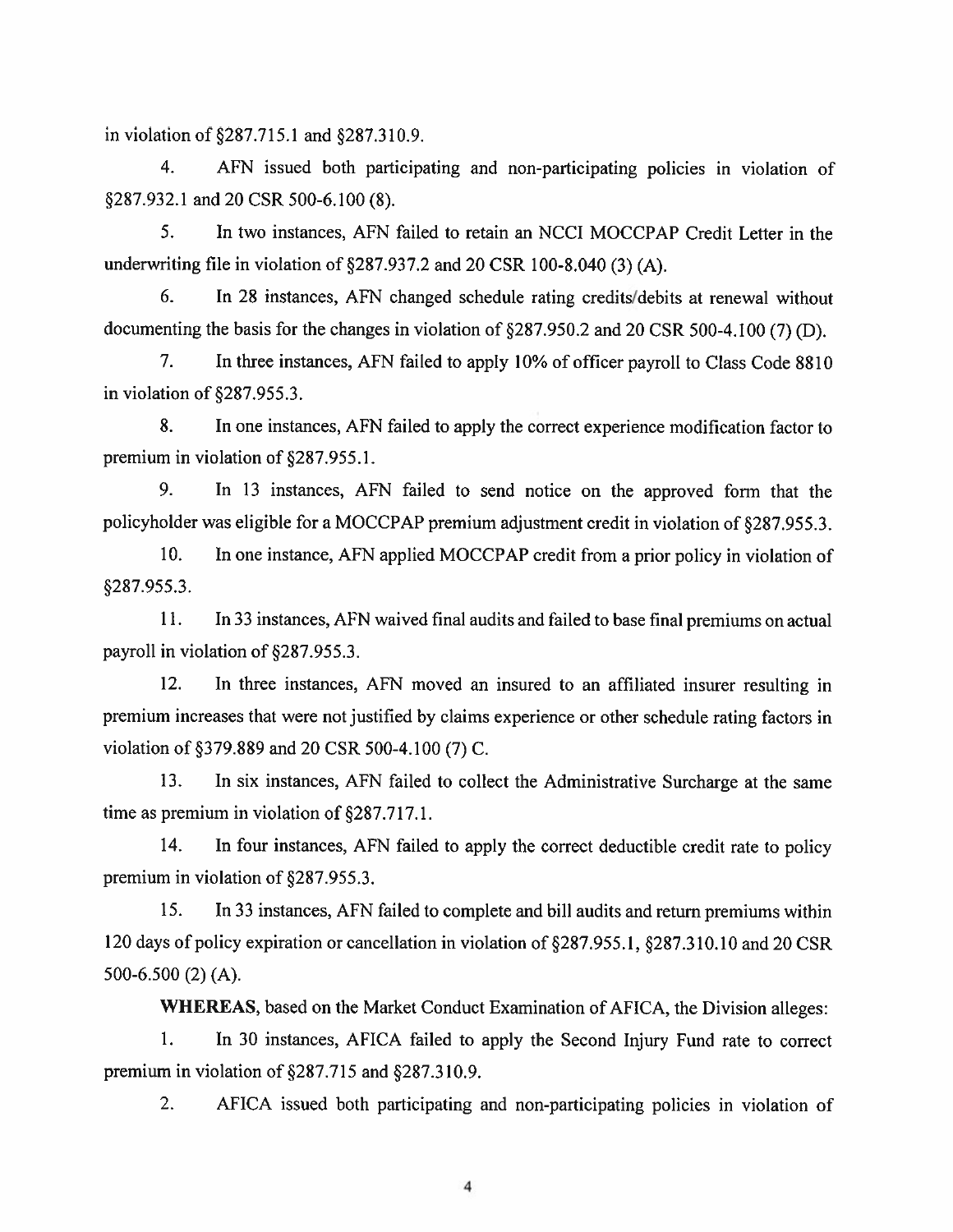§287.932.1 and 20 CSR 500-6.100 (8).

¥,

3. In eight instances, AFICA failed to apply 10% of the officers' payroll in Class Code 8810 in violation of \$287.955.3.

4. In one instance. AFICA failed to adhere to the NCCI's experience rating factor in violation of §287.955.1.

5. In nine instances, AFICA changed schedule rating credits/debits at renewal without documenting the changes in violation of §287.950.2 and 20 CSR 500-4.100 (7) (D).

6. In nine instances. AFICA failed to send notice to the insured of changes to scheduled rating in violation of  $$379.888.3$  and 20 CSR 500-4.100 (7) (D) 2.

7. In eight instances, AFICA failed to include the proper payroll amount for members of an LLC in violation of §287.955.3.

8, In 25 instances, AFICA waived the final audit and failed to base the final premiums on actual payroll in violation of §287.955.2.

9. In 13 instances, AFICA failed to maintain <sup>a</sup> copy of the MOCCPAP form 24-I to support its delivery in violation of §287.955.3, §287.310.10 and 20 CSR 100-8.040 (3) (A).

10. In 49 instances, AFICA failed to complete the audit within <sup>120</sup> days of policy expiration/cancellation in violation of  $\S 287.955.1$ ,  $\S 287.310.10$  and 20 CSR 500-6.500 (2) (A).

11. In one instance, <sup>a</sup> file did not contain <sup>a</sup> copy of the NCCI experience modification factor in violation of §287.937.2 and 20 CSR 100-8.040 (3) (A).

12. In four instances, AFICA utilized unfiled deductible credit percentages in violation of §287.947.1 and 20 CSR 500-6.950 (7).

13. In six instances. AFICA failed to collect the Administrative Surcharge at the same time as premium in violation of  $§287.717.1$ .

14. In one instance. AFICA failed to calculate the Administrative Surcharge correctly in violation of  $§287.310.9$  and  $§287.716.2$ .

15. In one instance, AFICA failed to include officers' payroll in violation of §287.020.1 and §287.955.3.

16. In three instances, AFICA used an unfiled rate to calculate final premium in violation of §287.947.1 and 20 CSR 500-6.950 (7).

17. In one instance, AFICA attached <sup>a</sup> waiver of subrogation to <sup>a</sup> construction risk policy in violation of §287.150.6.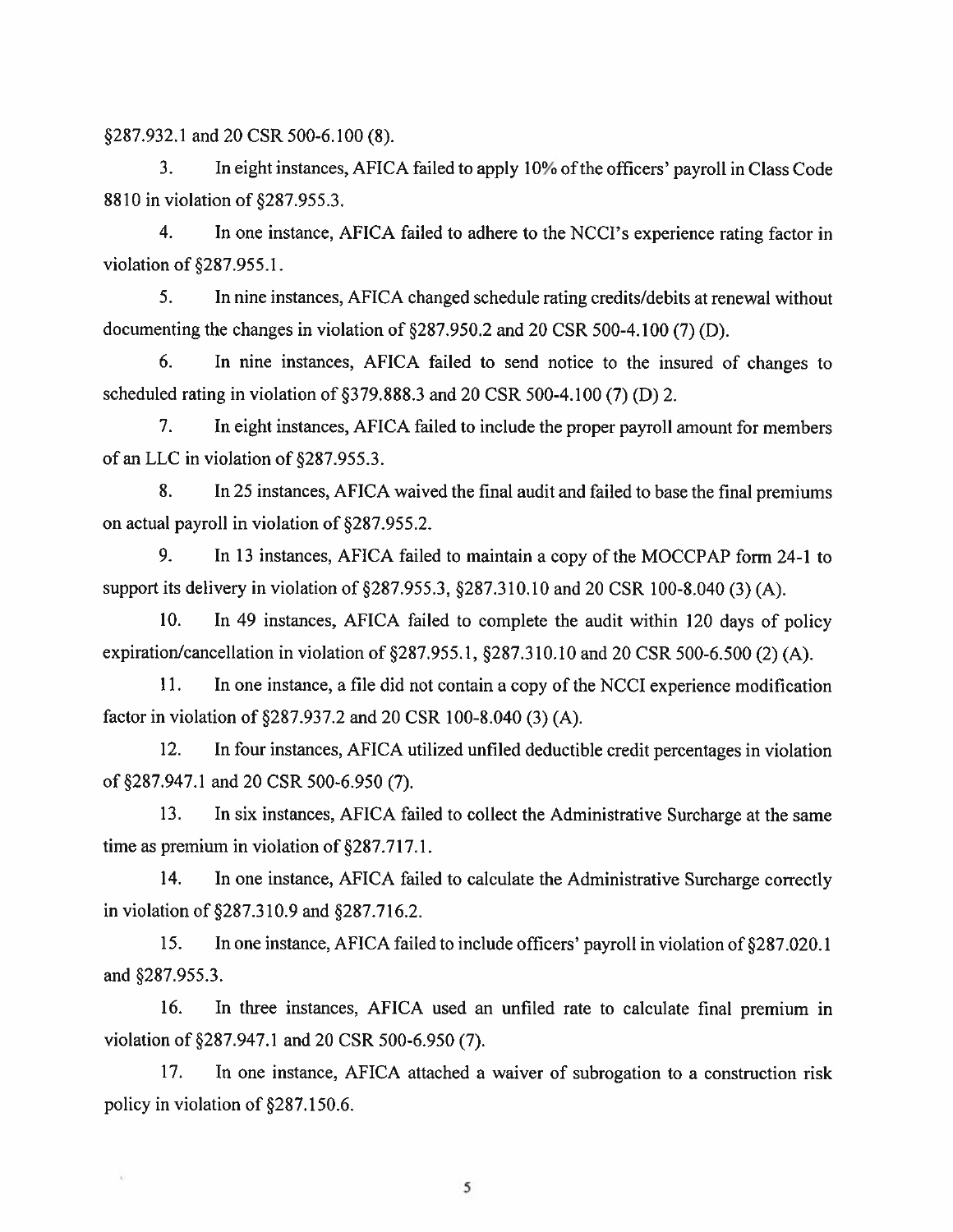18. In two instances. AFICA failed to follow the NCCI Basic Manual for changes/corrections to Class Codes in violation of §287.955.1.

19. In 100 instances. AFICA sent an automated "notice of credit", when, in fact, an outstanding premium balance was still due in violation of §374.936 (6) (a) and §374.934.

WHEREAS. based on the Market Conduct Investigation of UWIC. the Division alleges that:

1. In one instance, UWIC calculated the Second Injury Fund surcharge by total premium reduced by the portion of the premium resulting from the deductible credit in violation of287.715.1 and §287.310.9.

2. In one instance, UWIC did not collect Administrative Surcharge premium in violation of §287.716, §287.717 and §287.310.9.

3. In six (6) instances. UWIC offered both participating and non-participating <sup>p</sup>lans to policyholders in violation of  $\S287.932.1$  and 20 CSR 500-6.100 (8).

4. In two (2) instances, <sup>a</sup> waiver of subrogation was applied to Missouri employers in construction lines in violation of §287.150.6.

WHEREAS. the Division. AFG. AFN. AFICA. and UWIC have agreed to resolve the issues raised in the Market Conduct Examinations and the Market Conduct Investigation through <sup>a</sup> voluntary settlement as follows:

A. Scope of Agreement. This Stipulation of Settlement and Voluntary Forfeiture (hereinafter "Stipulation") embodies the entire agreemen<sup>t</sup> and understanding of the signatories with respec<sup>t</sup> to the subject matter contained herein. The signatories hereby declare and represen<sup>t</sup> that no promise, inducement or agreemen<sup>t</sup> not herein expresse<sup>d</sup> has been made, and acknowledge that the terms and conditions of this agreemen<sup>t</sup> are contractual and not <sup>a</sup> mere recital.

B. Remedial Action. AFO, AFN. AFICA. and UWIC agree to take remedial action bringing each into compliance with the statutes and regulations of Missouri and agree to maintain those remedial actions at all times, to reasonably assure that the alleged errors noted in the abovereferenced market conduct examinations do not recur. Such remedial actions shall include, but not be limited to, the following:

I. AFG. AFN. and AFICA agree that audits on workers compensation insurance policies with Missouri premium or exposure will be completed, billed and premiums returned within <sup>120</sup> days of policy expiration or cancellation unless a) <sup>a</sup> delay is caused by the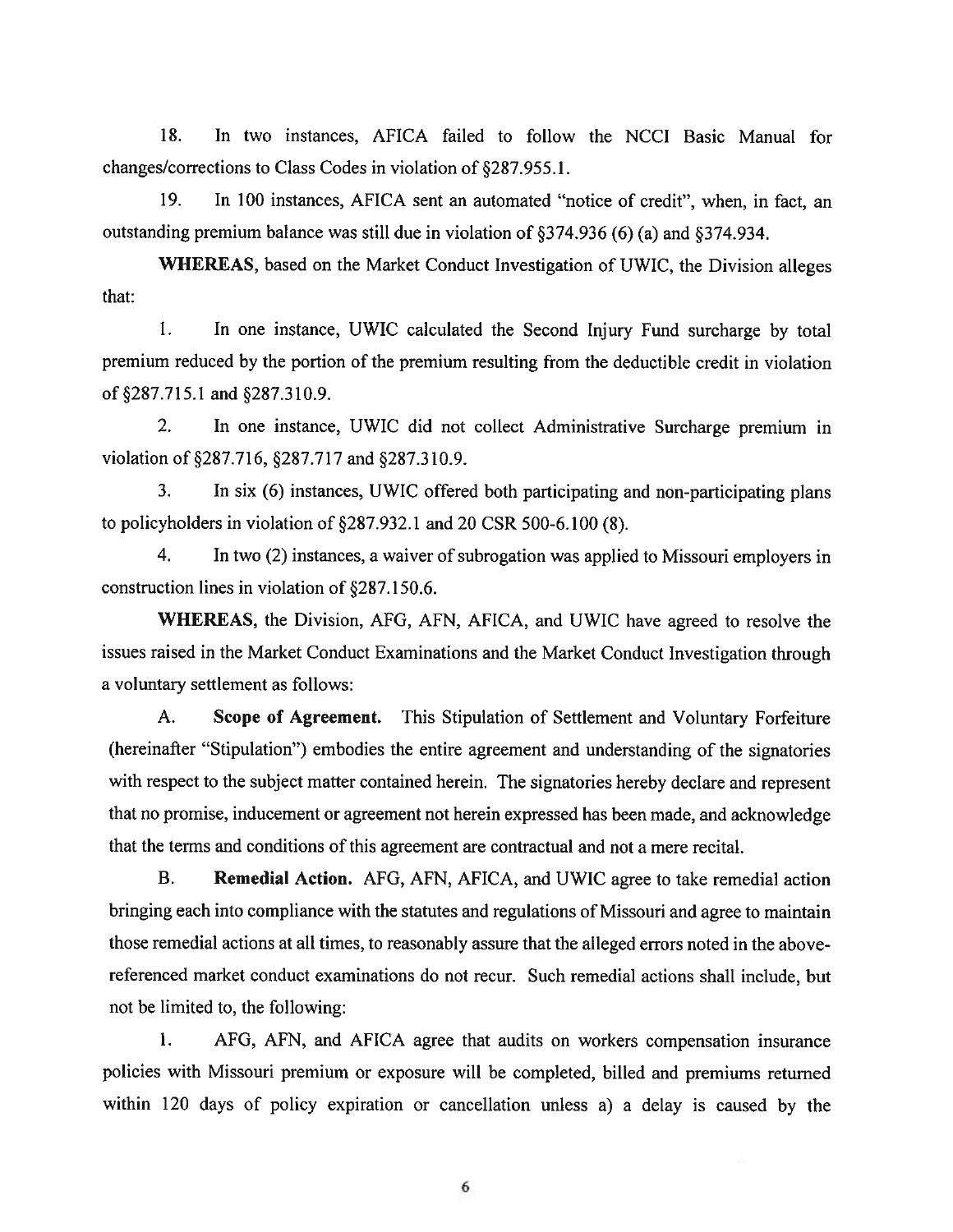policyholder's failure to respon<sup>d</sup> to reasonable audit requests provided that the requests are timely and adequately documented or b) <sup>a</sup> delay is caused by the mutual agreemen<sup>t</sup> of the policyholder and the Company, provided that the mutual agreemen<sup>t</sup> is adequately documented by the Company.

2. AFG, AFN, AFICA, and UWIC agree that they will not offer both participating and non-participating policies of workers' compensation insurance written in Missouri with Missouri as the primary risk state and will not switch policyholders between participating and non participating plans.

3. AFO, AFN, and AFICA agree that they will not reduce schedule modification credits or increase schedule modification debits unless there is supporting evidence in the file justifying the reduction or the increase.

4. AFO, AFN. and AFICA agree that they will not increase premium for an insured by moving that insured to an afffliated insurer where the increase in premium is not justified by claims experience or other schedule rating factors.

5. AFG, AFN. and AFICA agree that they will not utilize unfiled rates in workers compensation insurance policies.

6, AFG, AFN, and AFICA agree to ensure that their procedures for determining final premium on workers compensation insurance policies with Missouri premium or exposure comply with NCCI Rule 02-MO-2013.

7. AFG agrees, that to the extent it has not already done so, it will remediate policyholders for any premium overcharges noted in Market Conduct Examination Report <sup>140</sup> 1- Ol-TGT together with interest at the rate prescribed in §374.191 <sup>A</sup> letter must be included with the payment, indicating that "as <sup>a</sup> result of <sup>a</sup> Missouri Market Conduct examination," it was found that <sup>a</sup> refund was due to the insured.

8. AFN agrees, that to the extent it has not already done so, it will remediate policyholders for any premium overcharges noted in Market Conduct Examination Report 1401- 02-TGT together with interest at the rate prescribed in §374.191. A letter must be included with the payment, indicating that "as a result of a Missouri Market Conduct examination," it was found that <sup>a</sup> refund was due to the insured.

9. AFICA agrees. that to the extent it has not already done so, it will remediate policyholders for any premium overcharges noted in Market Conduct Examination Report 1403- 07-TGT together with interest at the rate prescribed in §374.191. A letter must be included with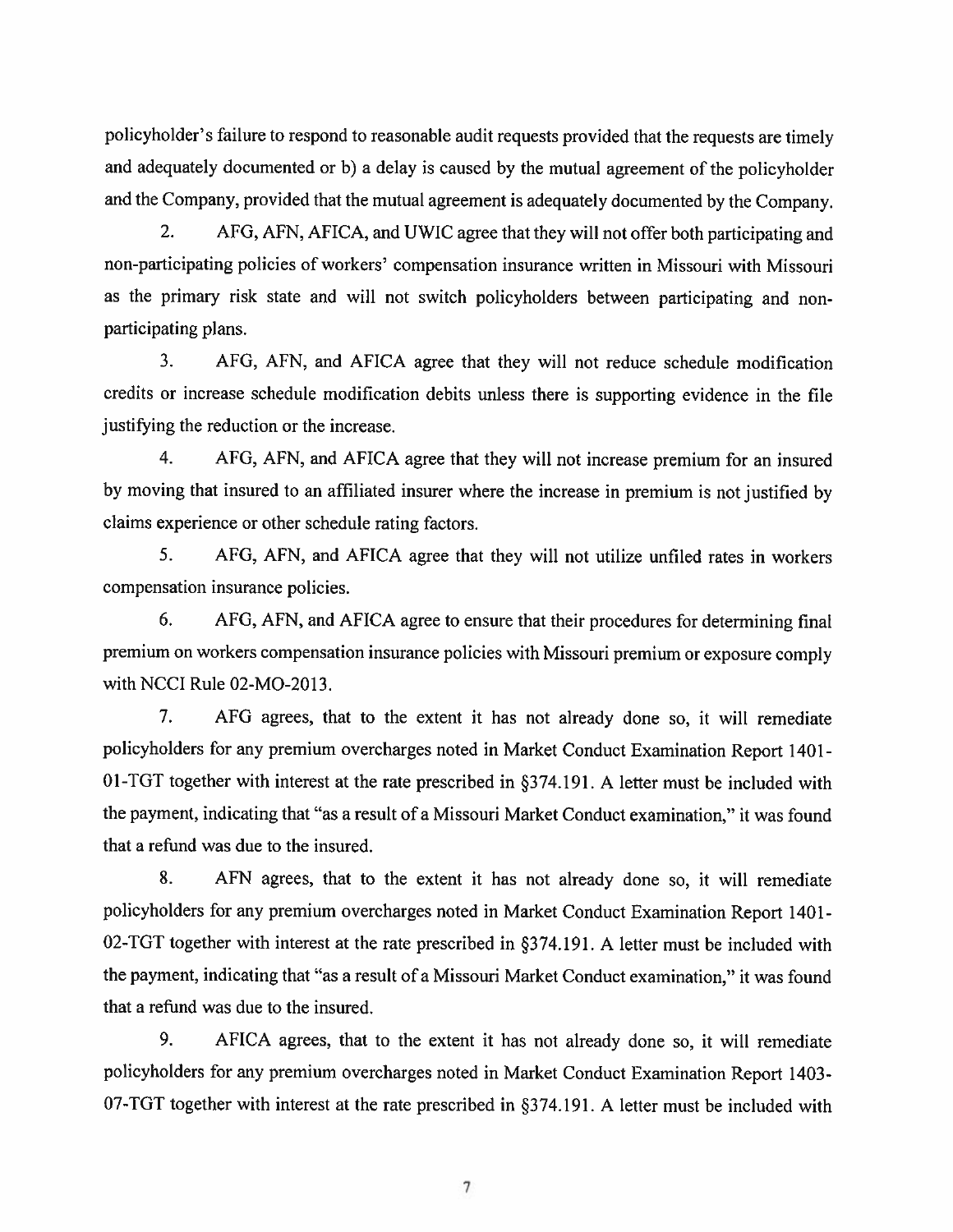payment. indicating that "as <sup>a</sup> result of <sup>a</sup> Missouri Market Conduct examination." it was found that <sup>a</sup> refund was due to the insured.

10. If it has not already done so. UWIC agrees to reimburse the Administrative Surcharge Fund for the underpayment to the fund on policy no. xxxxxx6313 with any applicable interest and penalties.

11. AFICA and UWIC agree to cease the practice of issuing a waiver of subrogation on policies that include a class code for construction contractors and further agree to include Missouri on the schedule of excluded states on its approved form when there is <sup>a</sup> construction code on the policy and there is Missouri premium or exposure.

12. AFG, AFN, AFICA, and UWIC agree to pay a total of \$582,630 in remediation and interest to the policyholders listed on the "Dividend Plan Remediation Chart". which chart is part of the examination workpapers for Market Conduct Examinations #1401-01 -TGT. #1401 -02-TGT. and #1403-07-TGT and part of the investigation workpapers for Market Conduct Investigation #13113-<sup>291</sup> 57-PC. <sup>A</sup> letter shall accompany the payment that includes language indicating that as <sup>a</sup> result of <sup>a</sup> Missouri Market Conduct Examination or Investigation, it was determined that an additional payment amount was owed to the policyholder.

C. Compliance. AFG. AFN. AFICA. and UWIC agree to tile documentation with the Division within <sup>120</sup> days of the entry of <sup>a</sup> final order of all remedial action taken to implement compliance with the terms of this stipulation and to document the payment of any restitution required by this Stipulation. Such documentation is provided pursuant to §374.190 and §374.205.

D. Voluntary Forfeiture. AFG agrees, voluntarily and knowingly, to surrender and forfeit the sum of \$5,000. such sum payable to the Missouri State School Fund in accordance with §374.049.11 and §374.280.2. AFN agrees, voluntarily and knowingly, to surrender and forfeit the sum of 55.000. such sum payable to the Missouri State School Fund in accordance with §374.049.11 and §374.280.2. AFICA agrees, voluntarily and knowingly, to surrender and forfeit the sum of 55.000. such sum payable to the Missouri State School Fund in accordance with §374.049.11 and §374.280.2. UWIC agrees, voluntarily and knowingly, to surrender and forfeit the sum of 55.000. such sum payable to the Missouri State School Fund in accordance with §374.049.11 and §374.280.2.

F. Other Penalties. The Division agrees that it will not seek penalties against AFG. AEN. AFICA. or UWIC other than those agreed to in this Stipulation. for the conduct found in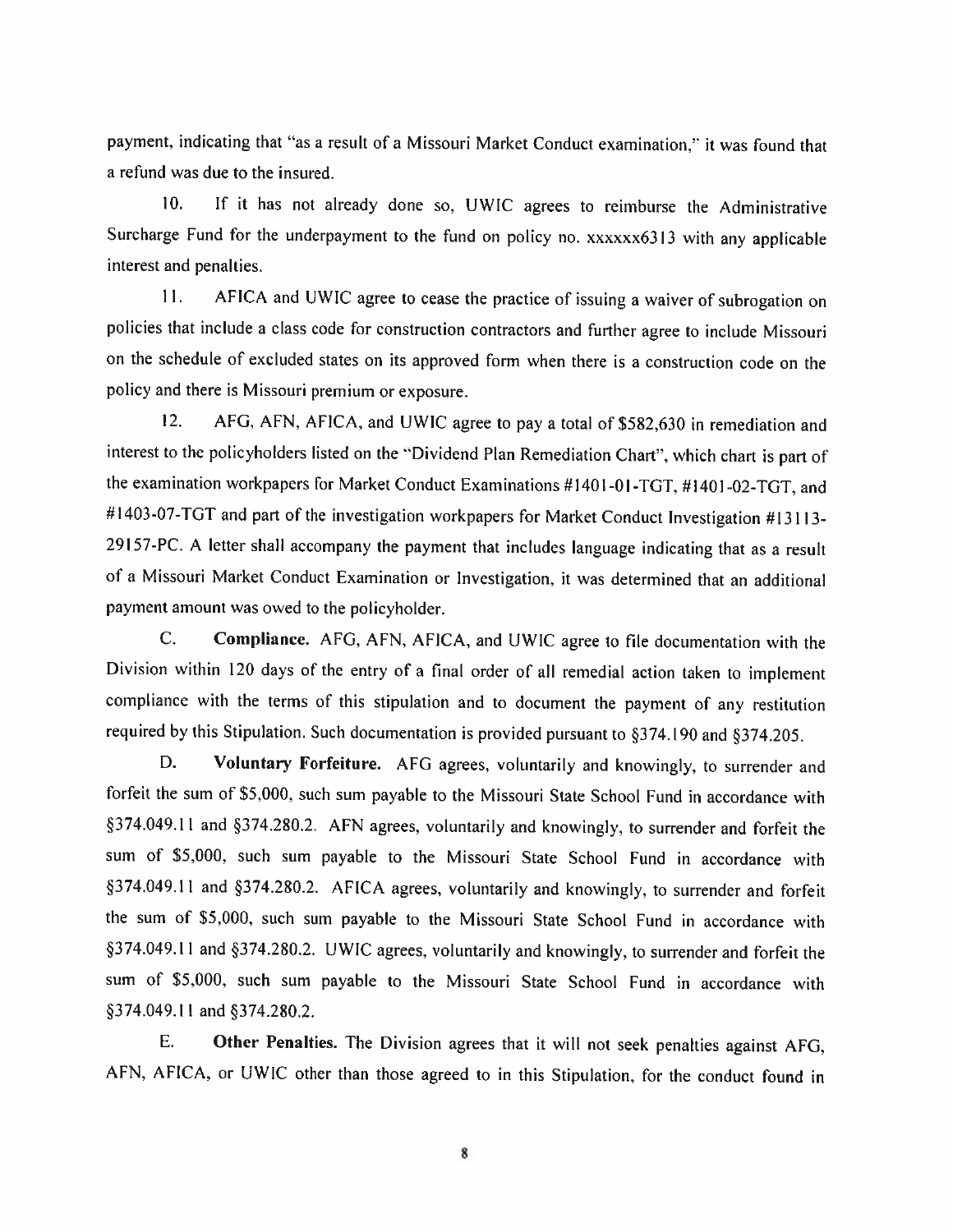Market Conduct Examinations #1401-01 -TOT, #1401 -02-TOT. and #1403-07-TOT and Market Conduct Investigation #13113-29157-PC.

F. Examination Fees. AFO. AFN, AFICA, and UWIC agree to pay any reasonable examination or investigation fees expended by the Division in conducting its review of the documentation provided by the Companies pursuan<sup>t</sup> to Paragraph <sup>C</sup> of this Stipulation.

G. Waivers. AFO, AFN, AFICA. and UWIC, after being advised by legal counsel. do hereby voluntarily and knowingly waive any and all rights for procedural requirements, including notice and an opportunity for <sup>a</sup> hearing, and review or appea<sup>l</sup> by any trial or appellate court, which may have otherwise applied to the above referenced Market Conduct Examinations and Market Conduct Investigation.

H. Non-Admission. Nothing in this Stipulation shall be construed as an admission by AFG, AFN. AFICA, or UWIC. this Stipulation being par<sup>t</sup> of <sup>a</sup> compromise settlement to resolve disputed factual and legal allegations arising out of the above referenced market conduct examinations and investigation.

I. Changes. No changes to this Stipulation shall be effective unless made in writing and agreed to representatives of the Division and AFG, AFN, AFICA, and UWIC.

J. Governing Law. This Stipulation shall be governed and construed in accordance with the laws of the State of Missouri.

K. Authority. The signatories below represent, acknowledge, and warrant that they are authorized to sign this Stipulation, on behalf of the Division, AFO, AFN, AFICA, and UWIC respectively.

L. Effect of Stipulation. This Stipulation shall not become effective until entry of <sup>a</sup> Final Order by the Director of the Department (hereinafter the "Director") approving this Stipulation.

M. Request for an Order. The signatories below request that the Director issue an Order approving this Stipulation, ordering the relief agreed to in the Stipulation, and consent to the issuance of such Order.

DATED:  $952018$ 

Rhelso

Angela II Director, Division of insurance Market Regulation